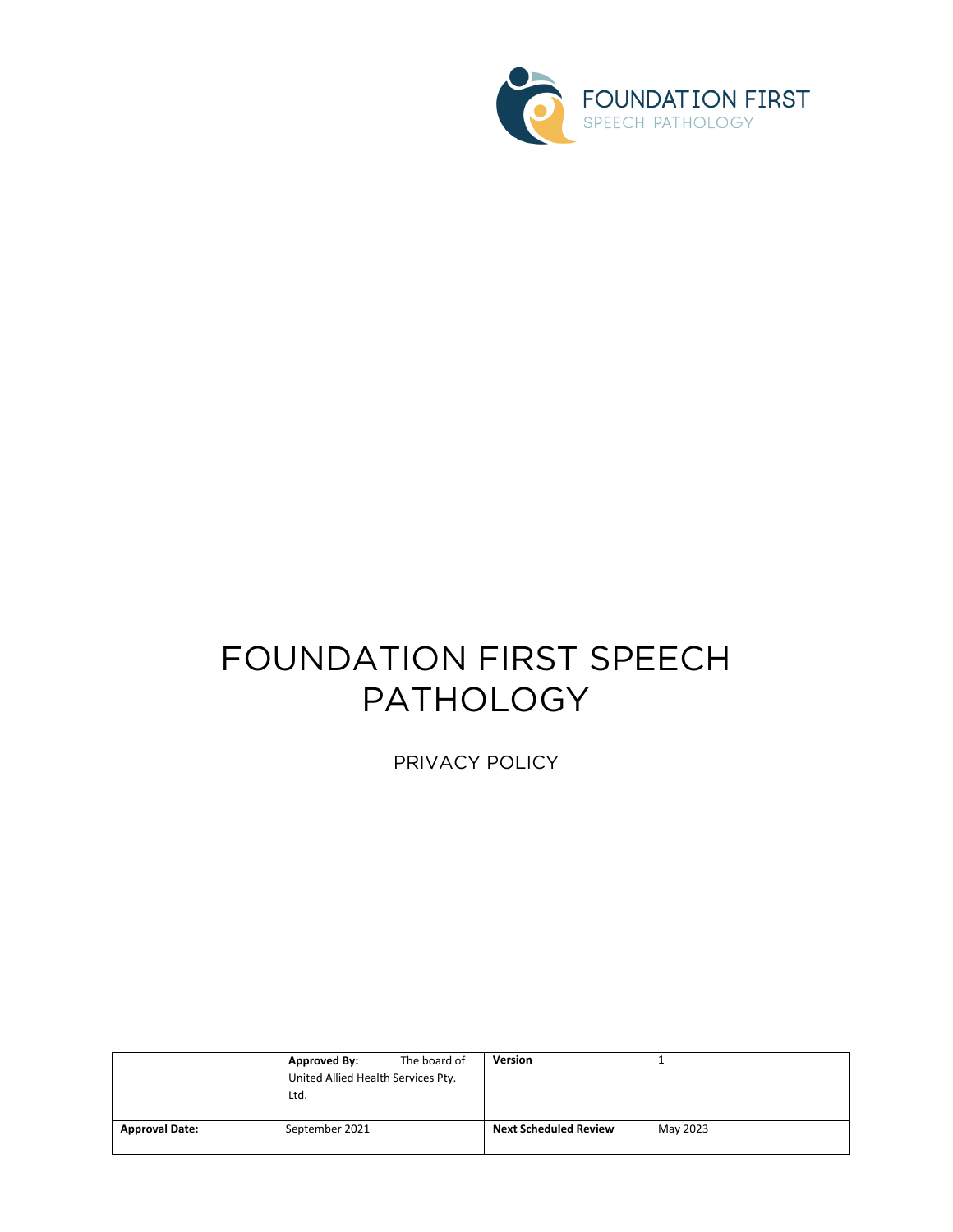

# 1. PART 1 – ABOUT THIS POLICY

#### 1.1 Purpose

Foundation First Speech Pathology is committed to protecting the privacy of personal information we collect and hold about individuals.

Foundation First Speech Pathology complies with the Australian Privacy Principles (APPs) under the Privacy Act 1988 (Cth), other privacy laws that govern how private sector health service providers like Foundation First Speech Pathology handle your personal information (including your health information), and Speech Pathology Australia's Code of Ethics (2010).

This Privacy Policy explains how Foundation First Speech Pathology manages the personal information we collect, use and disclose.

Foundation First Speech Pathology is a private speech pathology practice under the ownership of (name of the practice owner).

## 2. PART 2 – HOW FOUNDATION FIRST SPEECH PATHOLOGY HANDLES YOUR PERSONAL INFORMATION

## 2.1 Foundation First Speech Pathology's Legal Obligations

In order to provide you with the health care services that you have requested; Foundation First Speech Pathology will need to collect and use your personal information. If you provide incomplete or inaccurate information to us or withhold personal and health information from us we may not be able to provide you with the services you are seeking.

# 2.2 What information does Foundation First Speech Pathology collect?

We will only collect the information we need for the particular function or activity we are carrying out.

We collect information from you that is necessary to provide you with speech pathology services and to manage our relationship with you. The information we collect includes: your name, date of birth, address, health fund details and information about your health history and family history. We require this information to assist the speech pathologist to diagnose and treat you.

|                       | <b>Approved By:</b><br>United Allied Health Services Pty.<br>Ltd. | The board of | <b>Version</b>               |          |
|-----------------------|-------------------------------------------------------------------|--------------|------------------------------|----------|
| <b>Approval Date:</b> | September 2021                                                    |              | <b>Next Scheduled Review</b> | May 2023 |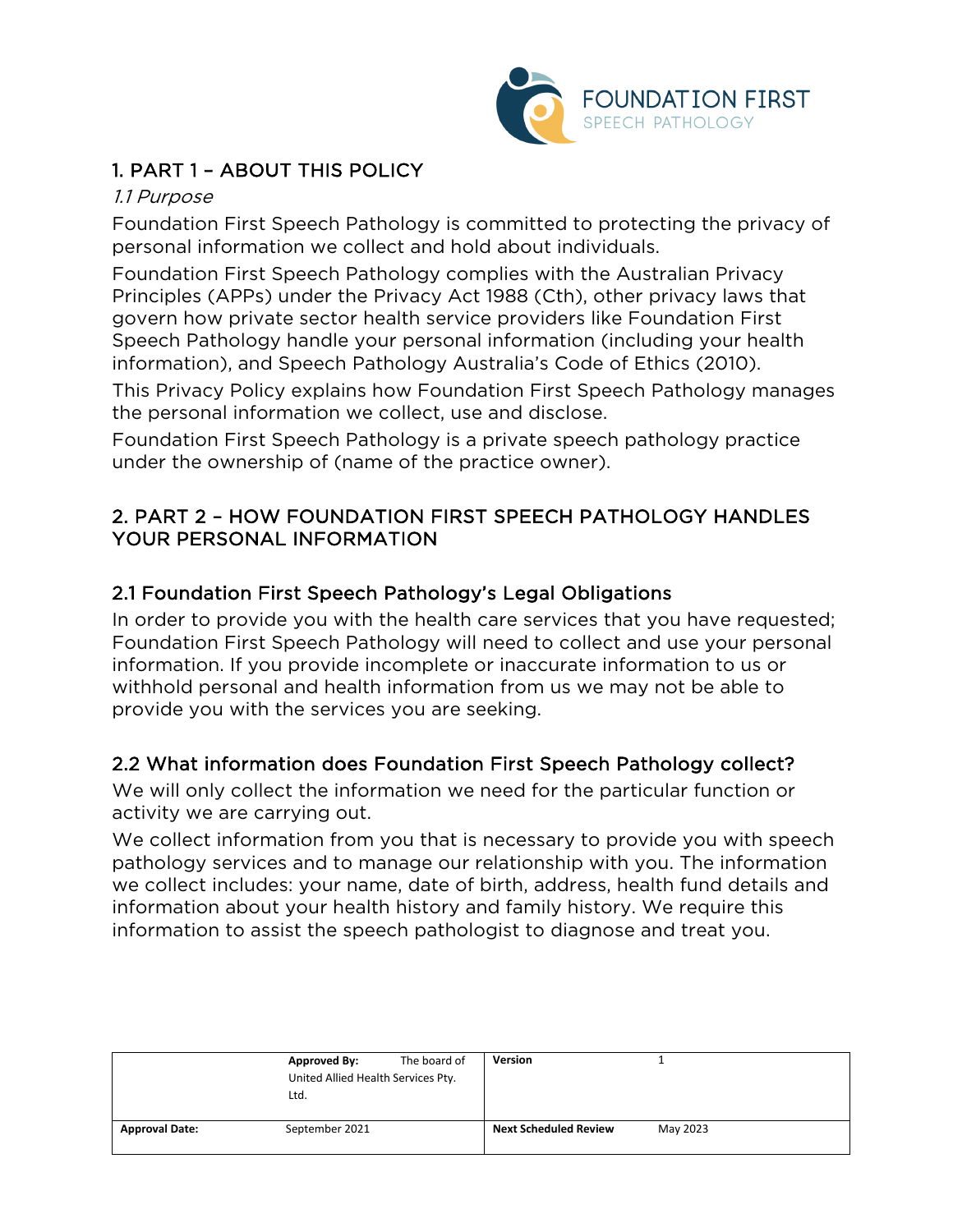

## 2.3 How does Foundation First Speech Pathology collect health information?

We will usually collect your health information directly from you. Sometimes, we may need to collect information about you from a third party (such as a relative or another health service provider).

# 2.4 How does Foundation First Speech Pathology use your information?

Foundation First Speech Pathology uses your personal information for the purpose you have given the information to us. We will use your information to provide speech pathology services to you, to manage our relationship with you and to contact you in relation to matters concerning your care. We may also use your information for other purposes permitted under the Privacy Act 1988.

Who might we disclose your information to?

We may disclose your information to the following people:

- a) disclosure to other health professionals involved in your treatment
- b) Your personal information will generally only be used by the speech pathologist involved in your care, however on occasion your care may be provided by a number of health professionals (for example., speech pathologist, occupational therapist and/or psychologist) working or consulting together. We may disclose your information to these health professionals as part of the process of providing your care and to other health professionals involved in your care.
- c) the referrer
- d) Foundation First Speech Pathology will usually send a discharge summary to the referrer (i.e., your medical practitioner) following discharge from Foundation First Speech Pathology or at other times, as required for your care.
- e) If you do not wish us to provide a copy of your discharge summary to the referrer you must let us know. Also, if the referrer's details have changed please let us know.
- f) Relatives, guardian, close friends or legal representative
- g) We may provide information about your condition to your parent, child, other relatives, close personal friends, guardians, or to a responsible

|                       | <b>Approved By:</b><br>United Allied Health Services Pty.<br>Ltd. | The board of | Version                      |          |
|-----------------------|-------------------------------------------------------------------|--------------|------------------------------|----------|
| <b>Approval Date:</b> | September 2021                                                    |              | <b>Next Scheduled Review</b> | May 2023 |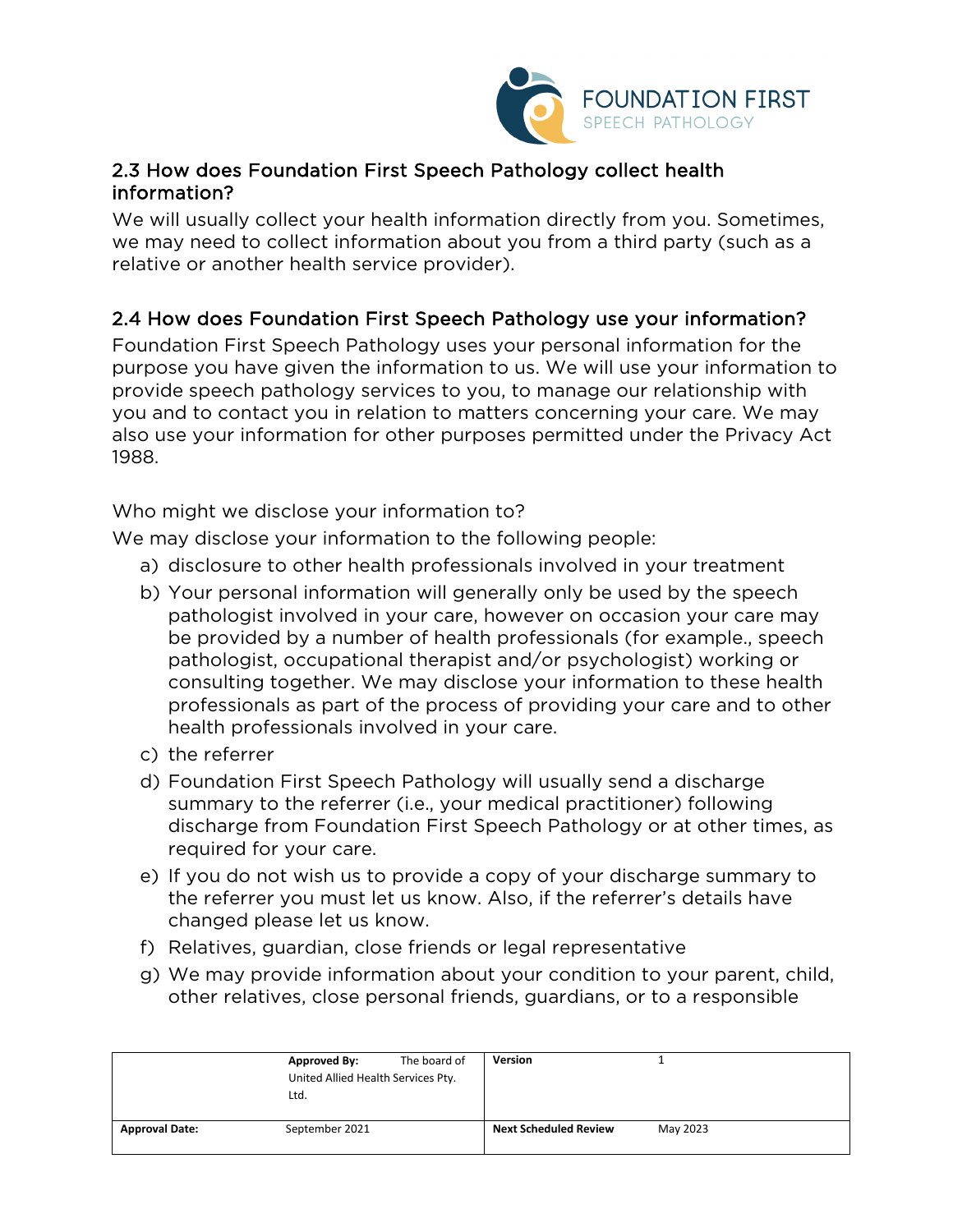

person for you, unless you tell us that you do not wish us to disclose your health information to any such person.

#### Other uses and disclosures

In order to provide the best possible environment in which to treat you, we may also use or disclose your personal and health information where necessary for:

- activities such as quality assurance processes, accreditation, audits, risk and claims management, patient satisfaction surveys and staff education and training;
- invoicing, billing and account management;
- to liaise with your health fund, Medicare or the Department of Veteran's Affairs and where required provide information to your health fund, Medicare or the Department of Veteran's Affairs to verify treatment provided to you;
- the purpose of sending you standard reminders, for example for appointments and follow-up care, by text message or email to the number or address which you have provided to us.

#### Other uses with your consent

With your consent we may also use your information for other purposes such as including you on a marketing mail list, or research. Please note, however, that unless you provide us with your express consent for this purpose, we will not use your information in this way. We will not disclose your personal information to any individual who is outside Australia.

#### 2.5 Access to and correction of your health information

You have a right to access the personal and health information that we hold about you. You can also request an amendment to your personal and health information should you believe that it is inaccurate.

If we do not agree to change your medical record/personal information in accordance with your request, we will permit you to make a statement of the requested changes and we will enclose this with your record.

Should you wish to obtain access to or request changes to your health record you can ask for our Privacy Officer (see details below) who can give you more

|                       | <b>Approved By:</b><br>United Allied Health Services Pty.<br>Ltd. | The board of | Version                      |          |
|-----------------------|-------------------------------------------------------------------|--------------|------------------------------|----------|
| <b>Approval Date:</b> | September 2021                                                    |              | <b>Next Scheduled Review</b> | May 2023 |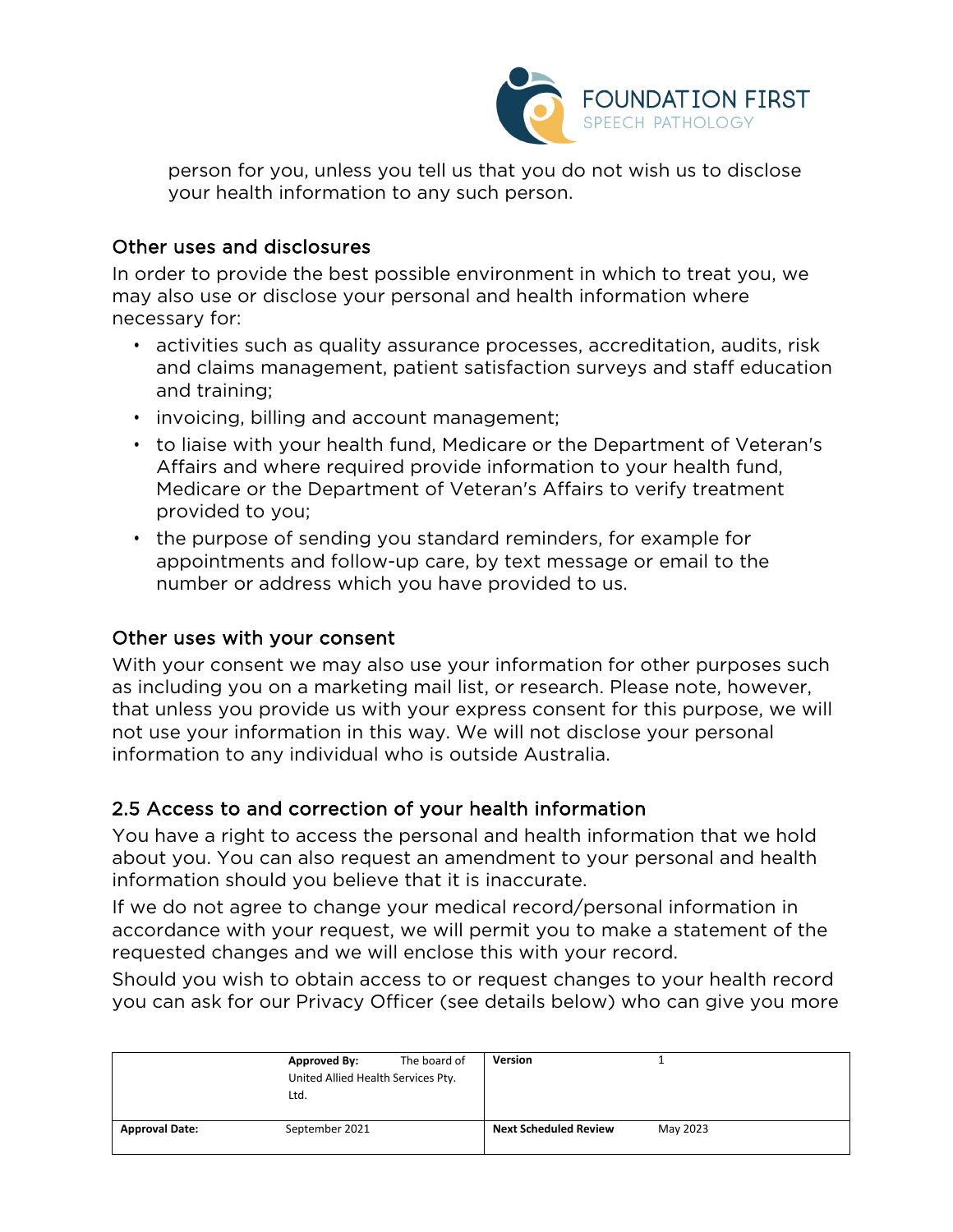

detailed information about Foundation First Speech Pathology's access and correction procedure.

Please note that Foundation First Speech Pathology may recover reasonable costs associated with supplying this information to you.

# 2.6 Data Quality

Foundation First Speech Pathology will take reasonable steps to ensure that your personal information which we may collect, use or disclose is accurate, complete and up-to-date.

## 2.7 Data Security

Foundation First Speech Pathology will take reasonable steps to protect your personal information from misuse, interference, loss, unauthorised access, modification or disclosure. We use technologies and processes such as access control procedures, network firewalls, encryption and physical security to protect your privacy.

Foundation First Speech Pathology will destroy or permanently de-identify any of your information which is in its possession or control and which is no longer needed for the purpose for which it was collected provided Foundation First Speech Pathology is not required under an Australian law or court/tribunal or otherwise to retain the information.

## 2.8 What to do if you have a complaint about privacy issues

If:

- a) you have questions or comments about this Privacy Policy;
- b) Foundation First Speech Pathology does not agree to provide you with access to your personal information; or
- c) you have or a complaint about our information handling practices,
- d) You can lodge a complaint with or contact our Privacy Officer on the details below. We will promptly review your complaint and provide a response to you.

|                       | <b>Approved By:</b>                | The board of | <b>Version</b>               |          |
|-----------------------|------------------------------------|--------------|------------------------------|----------|
|                       | United Allied Health Services Pty. |              |                              |          |
|                       | Ltd.                               |              |                              |          |
|                       |                                    |              |                              |          |
| <b>Approval Date:</b> | September 2021                     |              | <b>Next Scheduled Review</b> | May 2023 |
|                       |                                    |              |                              |          |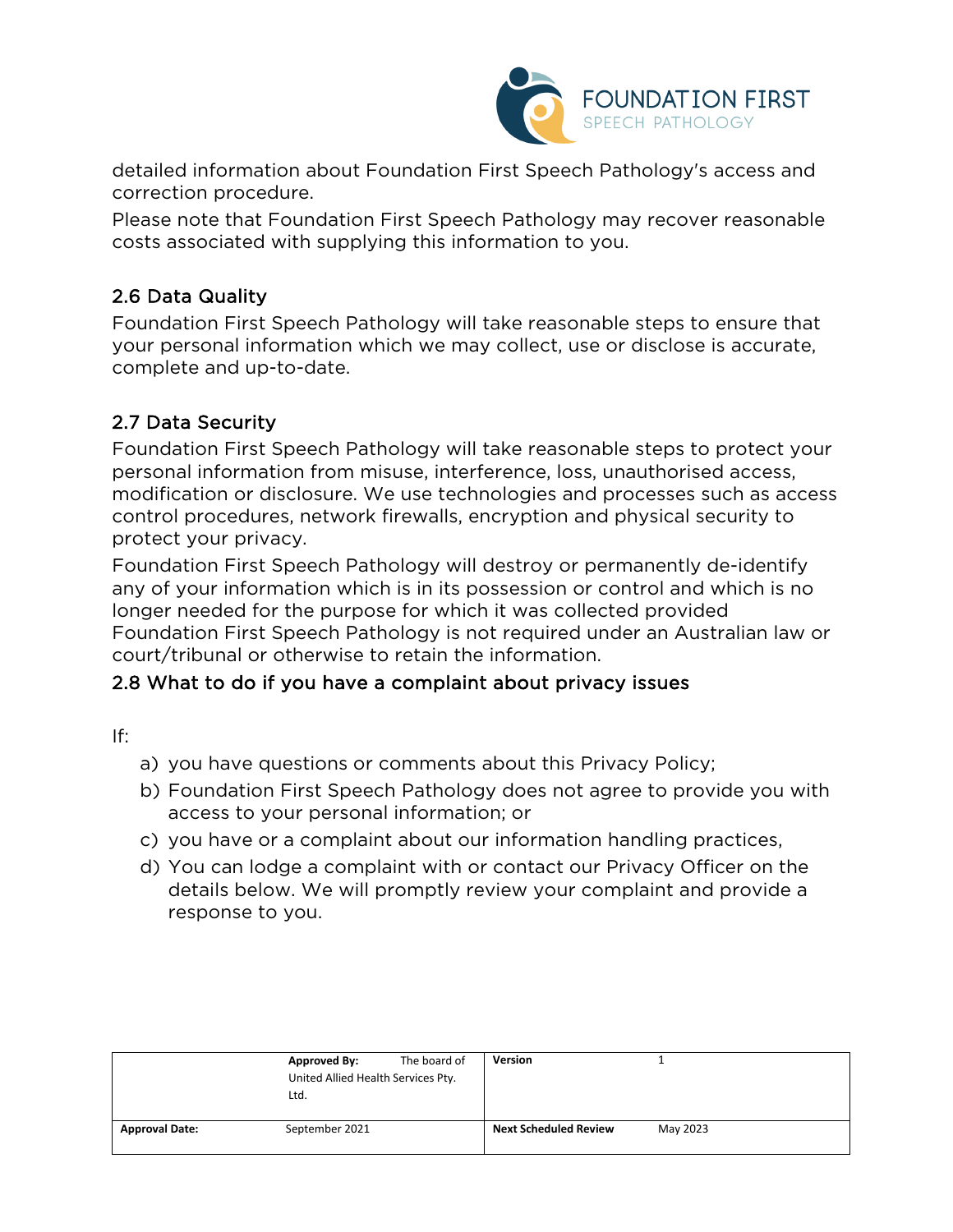

# 2.9 How to contact us if you have a complaint about privacy issues

By letter: Privacy Officer, Foundation First Speech Pathology

 31 St Andrews St, Maitland, NSW 2320 By email: sarah@foundationfirstsp.com By telephone: 0472 670 570

## PART 3 – HOW FOUNDATION FIRST SPEECH PATHOLOGY HANDLES YOUR PERSONAL INFORMATION WHEN YOU VISIT OUR WEBSITE

This section of our Privacy Policy explains how we handle your personal information which is collected from our website: [www.foundationfirstspeechpathology.com.au.](http://www.foundationfirstspeechpathology.com.au/)

This Privacy Policy applies to your use of our website and the use of any of the facilities on our website.

# 3.1 Collection

When you use our website, we do not attempt to identify you as an individual user and we will not collect personal information about you unless you specifically provide this to us.

Sometimes, we may collect your personal information if you choose to provide this to us via an online form or by email, for example, if you:

- submit a general enquiry via our contacts page;
- register to receive eNewsletters; or
- send a written complaint or enquiry to our Privacy Officer.

When you use our website, our Internet Service Provider (ISP) may record and log for statistical purposes the following information about your visit:

- your computer address;
- your top level name (for example, .com.,gov., .org, .au etc.);
- the date and time of your visit;
- the pages and documents you access during your visit; and
- the browser you are using.

Our web-site management agent may use statistical data collected by our ISP to evaluate the effectiveness of our web-site.

|                       | <b>Approved By:</b><br>United Allied Health Services Pty.<br>Ltd. | The board of | <b>Version</b>               |          |  |
|-----------------------|-------------------------------------------------------------------|--------------|------------------------------|----------|--|
| <b>Approval Date:</b> | September 2021                                                    |              | <b>Next Scheduled Review</b> | May 2023 |  |